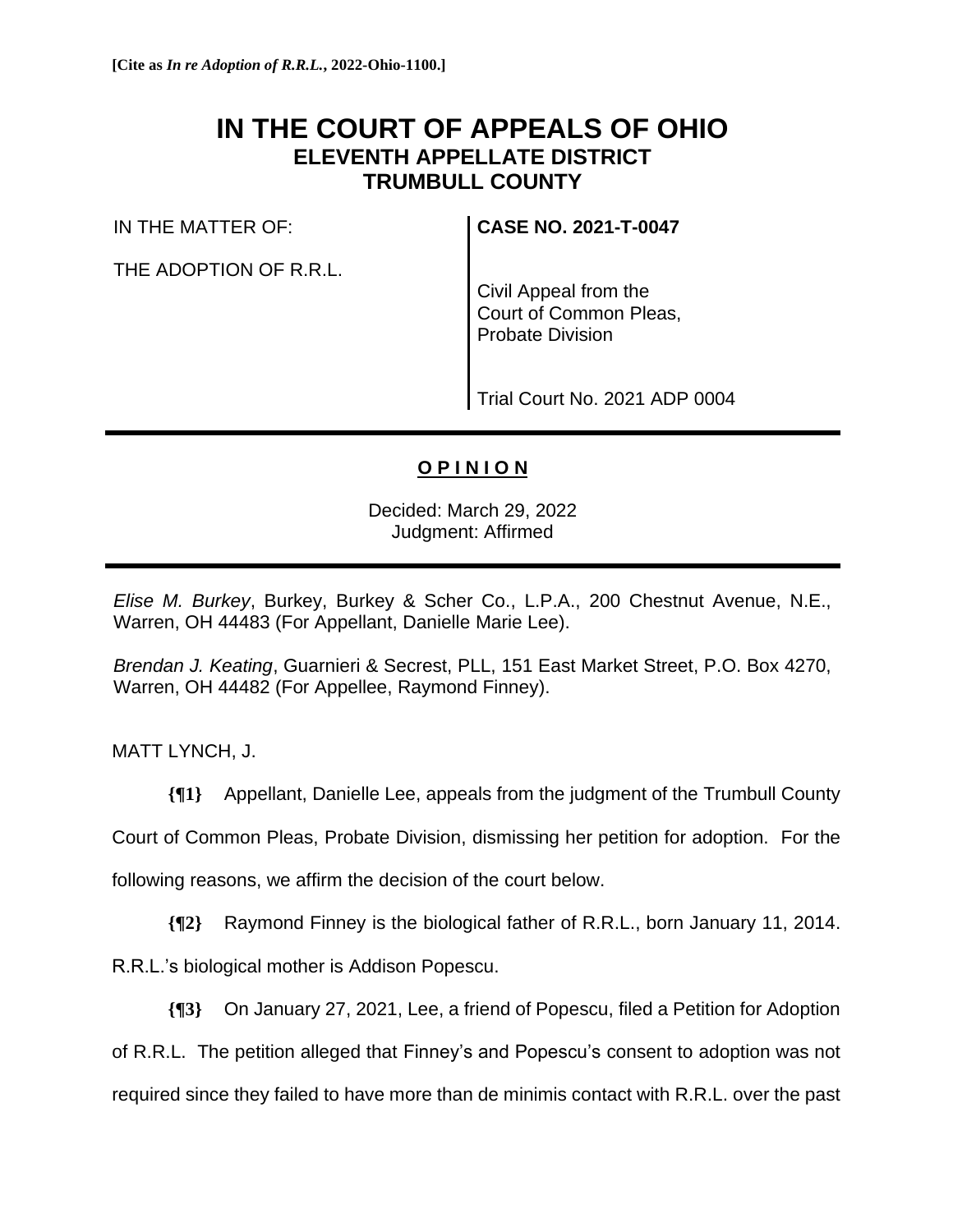year and had not paid support during that time.

**{¶4}** On May 4, 2021, Popescu and Finney filed an Objection to Petition for Adoption, alleging Lee had interfered with their ability to have contact with R.R.L.

**{¶5}** A hearing was held on August 30, 2021. The following testimony was presented:

**{¶6}** Danielle Lee, who has legal custody of R.R.L., was friends with Popescu in high school and has known Finney since they were children. After R.R.L. was born, he and Popescu resided with Lee because they had nowhere else to stay. Lee would often babysit R.R.L., who lived with her the majority of the time from 2014 to 2017 and lived alone with her during a period of time when Popescu had moved out of state. Lee described that Finney had come to her house on one occasion, when R.R.L. was around the age of one, and tried to "kick in" the back door to get him. According to Lee, Finney did not have much contact with R.R.L. after that point.

**{¶7}** In October 2017, Children Services became involved and Lee was granted legal custody of R.R.L. in August 2018. She testified that Popescu's last physical contact with R.R.L. was June 4, 2018. Lee believed that Finney's last contact with R.R.L. was prior to the age of two. Lee testified that Finney last contacted her through a Facebook message in August 2019 expressing a desire to have R.R.L. together with his other child and she told him to take her to court. She testified that Finney and his family had no contact with her or R.R.L. in the year preceding the filing of the petition for adoption.

**{¶8}** As to the issue of child support, Lee was aware Finney had been paying back child support to Popescu while there was also a support order owed to her. She acknowledged that in the year preceding the filing of the adoption petition, Finney paid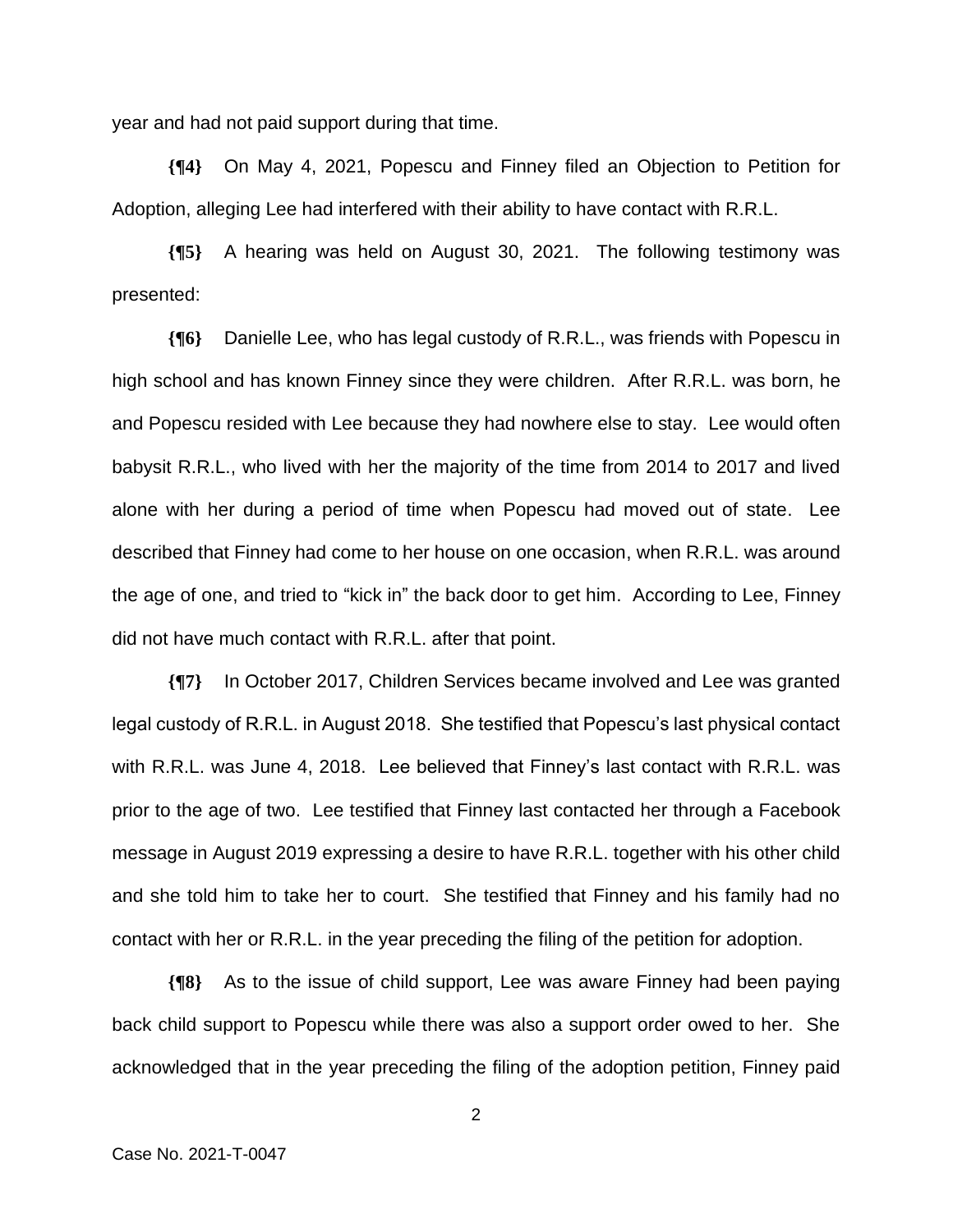child support to her but not his entire obligation. Pursuant to her testimony, Finney owed her \$252.14 per month and paid about half of that "most months."

**{¶9}** Finney testified that he helped raise R.R.L. during the first year of his life prior to breaking up with Popescu. He hand delivered cards during the first three years of his life but regular contact ended when R.R.L. was about three. Finney testified that he has asked to bring presents and visit R.R.L. but was told by Lee he would be arrested for trespassing if he came to her house. Attempts to call Lee would ring once and he believed his number was blocked. He tried calling from other phone numbers and as soon as he spoke, Lee hung up.

**{¶10}** On August 19, 2019, Finney saw Lee and R.R.L. at a gas station, approached the vehicle, and tried to speak with her. Lee jumped back in her car and sped out of the parking lot. He contacted Lee on July 12, 2020, through Facebook to let her know that he was paying child support and asked if he could see R.R.L. Finney denied his request and threatened to call the police if he showed up at her house. She said she did not want him to see R.R.L. and he would have to go through the courts to get visitation. Finney testified that he did not go to Lee's house in the year preceding the filing of the adoption proceedings because he was afraid to go to jail and did not seek visitation because he was unable to afford the cost of court proceedings. He denied kicking the door when he came to Lee's house to see R.R.L.

**{¶11}** Finney's mother testified that she had contacted Lee for a visit about a year prior to the hearing via text message and Lee said, "Absolutely not. Do not ever contact me again." She tried calling later, the number was not in service, and Lee's Facebook page was no longer accessible. Popescu's mother testified that Lee also would not allow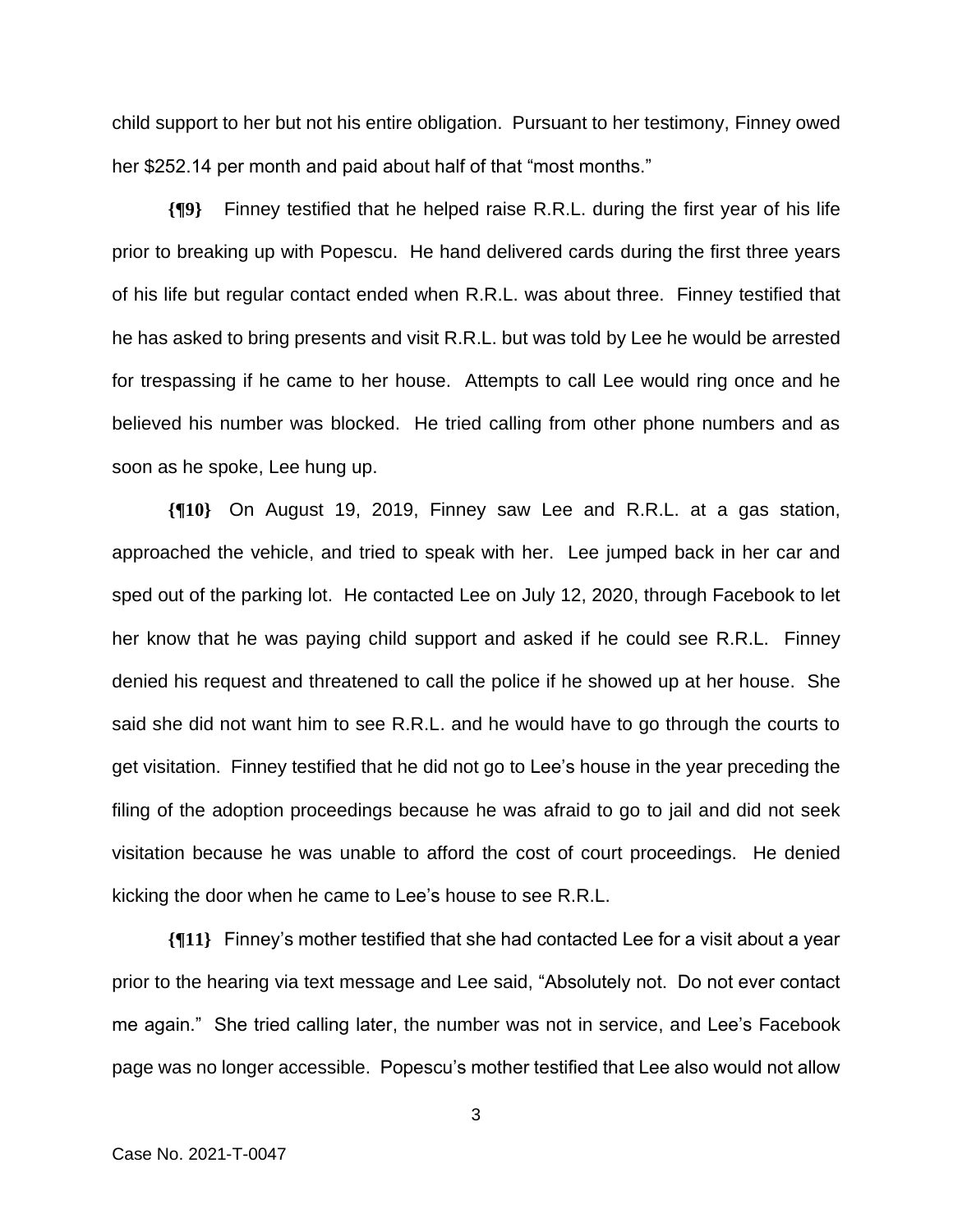her to visit with R.R.L. and made excuses for not allowing visitation. She received no responses to Facebook messages and text messages sent to Lee.

**{¶12}** Popescu testified that in September 2020, she saw Lee and R.R.L. at the mall, approached Lee to ask if she could talk with R.R.L. and Lee said no, grabbed him, and walked away. Popescu's boyfriend, Steven Miller, confirmed that the incident occurred. Popescu also testified that Finney had not kicked the door at Lee's residence.

**{¶13}** In an October 25, 2021 Judgment Entry, the trial court ruled that Popescu's consent was not required for the adoption, Finney's consent was required, and dismissed the petition. It determined that Finney "reliably testified that he attempted to have communication with the minor when he saw the minor at Speedway but was thwarted by the Petitioner in his efforts to do so," he was threatened with the police if he came to the minor's home, and he was blocked on social media. The court found that interference prior to the year preceding the adoption impacted Finney's conduct. It concluded the Petition did not prove by clear and convincing evidence that the failure of Finney to have more than de minimis contact was without justifiable cause. It also found that Finney paid more than his yearly child support obligation in the preceding year, although the support was paid to Popescu rather than Lee.

**{¶14}** Lee timely appeals and raises the following assignments of error:

**{¶15}** "[1.] The trial court erred in finding that the birth father was justified in not contacting the minor child the year before the petition for adoption was filed.

**{¶16}** "[2.] The trial court erred in finding that the birth father provided support pursuant to law and judicial decree for the year prior to the petition for adoption being filed."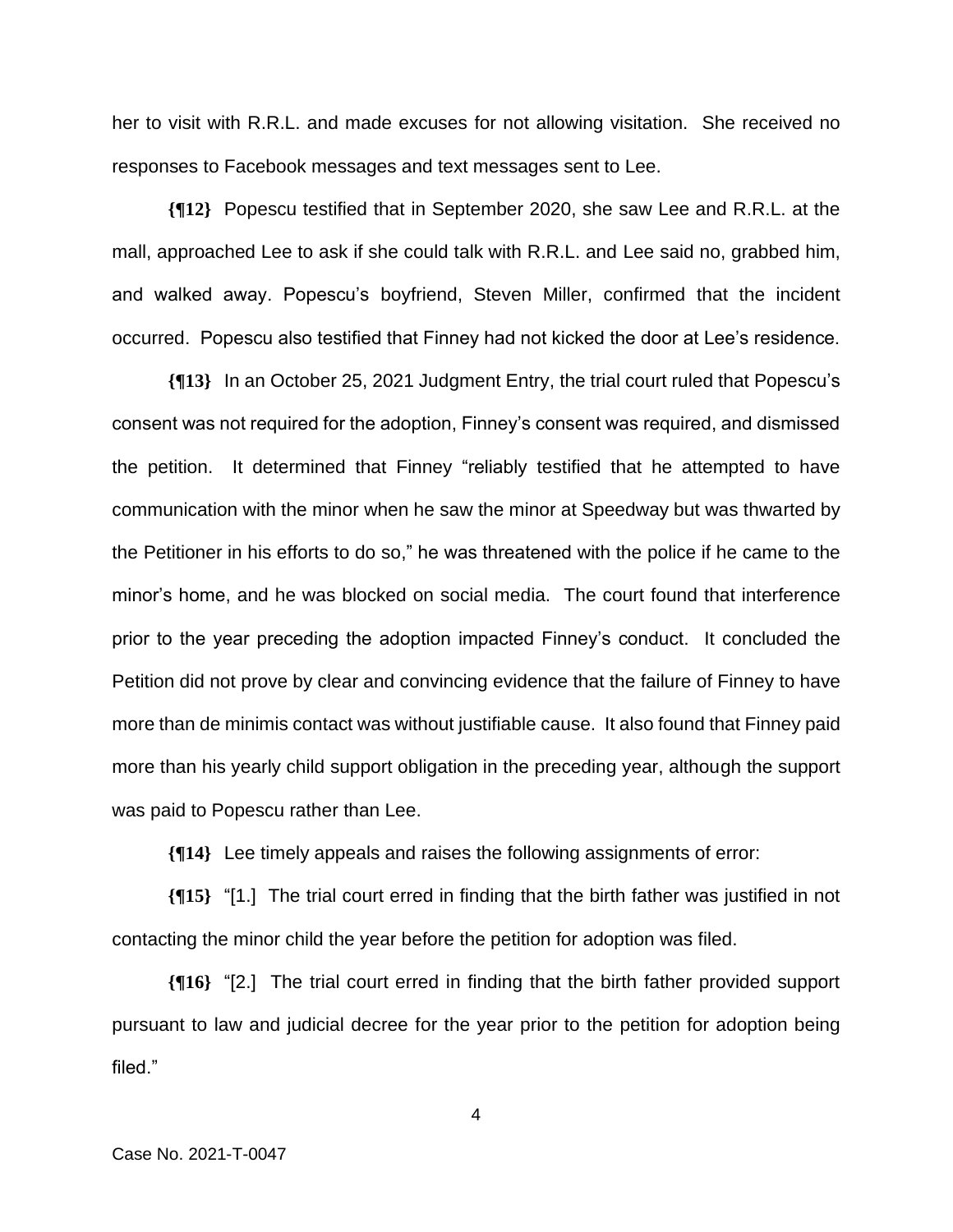**{¶17}** "[T]he right of a natural parent to the care and custody of his children is one of the most precious and fundamental in law." *In re Adoption of Lasky*, 11th Dist. Portage Nos. 2004-P-0087, et al., 2005-Ohio-1565, ¶ 17, quoting *In re Adoption of Masa*, 23 Ohio St.3d 163, 165, 492 N.E.2d 140 (1986). "Since adoption terminates these fundamental rights, '[a]ny exception to the requirement of parental consent to adoption must be strictly construed so as to protect the rights of natural parents to raise and nurture their children.'" (Citation omitted.) *Id.* "Severing the parent-child relationship has been described as the family-law equivalent of the 'death penalty.'" *Matter of Adoption of J.F.R.-W.*, 7th Dist. Belmont No. 16 BE 0045, 2017-Ohio-1265, ¶ 13, citing *In Re Hayes*, 79 Ohio St.3d 46, 48, 679 N.E.2d 680 (1997).

**{¶18}** Generally, a petition to adopt a minor child may be granted only if written consent is executed by the mother and father of the child. Pursuant to R.C. 3107.07(A), consent to adoption by a parent of a minor child is not required when "it is alleged in the adoption petition and the court, after proper service of notice and hearing, finds by clear and convincing evidence that the parent has failed without justifiable cause to provide more than de minimis contact with the minor or to provide for the maintenance and support of the minor as required by law or judicial decree for a period of at least one year immediately preceding either the filing of the adoption petition or the placement of the minor in the home of the petitioner."

**{¶19}** In applying R.C. 3107.07, the court engages in a two-step analysis. *In re M.B.*, 131 Ohio St.3d 186, 2012-Ohio-236, 963 N.E.2d 142, ¶ 23. First, the court must determine whether the natural parent failed to provide support or to have more than de minimis contact with the child, which findings "shall not be disturbed absent an abuse of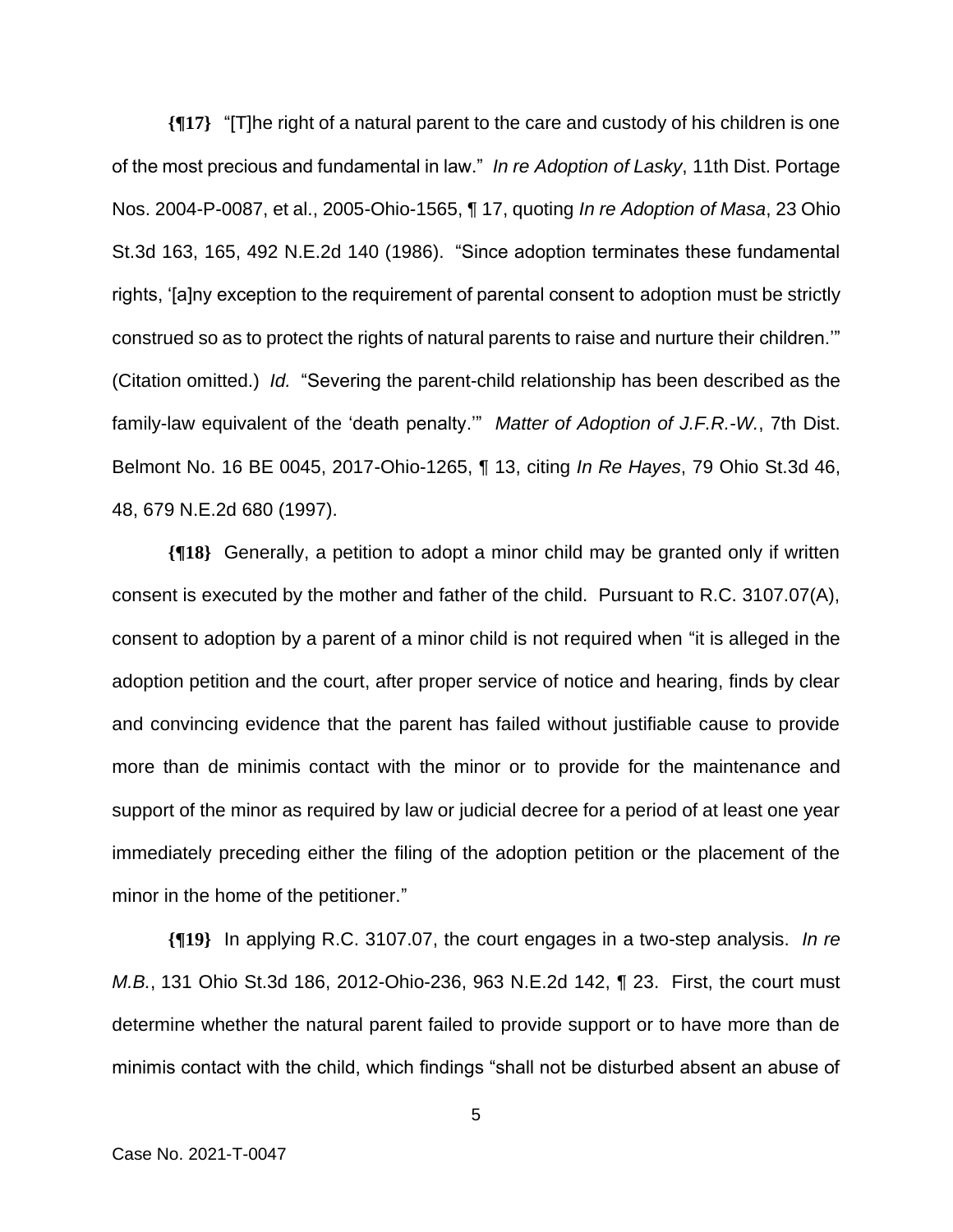discretion." *Adoption of J.P.E.*, 11th Dist. Trumbull Nos. 2016-T-0113 and 2016-T-0114, 2017-Ohio-1108, ¶ 13, citing *M.B.* at ¶ 21. Then, if the court finds a lack of support or failure to have more than de minimis contact, it must decide whether there was "justifiable cause" for the failure, proven by clear and convincing evidence, a determination which "will not be disturbed on appeal unless it is against the manifest weight of the evidence." *Id.* at ¶ 14; *In re Bovett*, 33 Ohio St.3d 102, 515 N.E.2d 919 (1987), paragraph four of the syllabus ("[t]he question of whether a natural parent's failure to support his or her child has been proven by the petitioner by clear and convincing evidence to have been without justifiable cause is a determination for the probate court, and will not be disturbed on appeal" unless against the weight of the evidence). To determine whether the judgment is against the weight of the evidence, the reviewing court "weighs the evidence and all reasonable inferences, considers the credibility of witnesses and determines whether in resolving conflicts in the evidence, the [finder of fact] clearly lost its way and created such a manifest miscarriage of justice that the [judgment] must be reversed and a new trial ordered." *Eastley v. Volkman*, 132 Ohio St.3d 328, 2012-Ohio-2179, 972 N.E.2d 517, ¶ 20. "In weighing the evidence, the court of appeals must always be mindful of the presumption in favor of the finder of fact." *J.P.E.* at ¶ 15, citing *Eastley*  at ¶ 21.

**{¶20}** In her first assignment of error, Lee argues that Finney's failure to contact R.R.L. was not justifiable since he made limited attempts at contact, had difficulty recalling the attempts that were made, and she did not significantly interfere with his ability to contact R.R.L.

**{¶21}** "The petitioner for adoption has the burden to prove by clear and convincing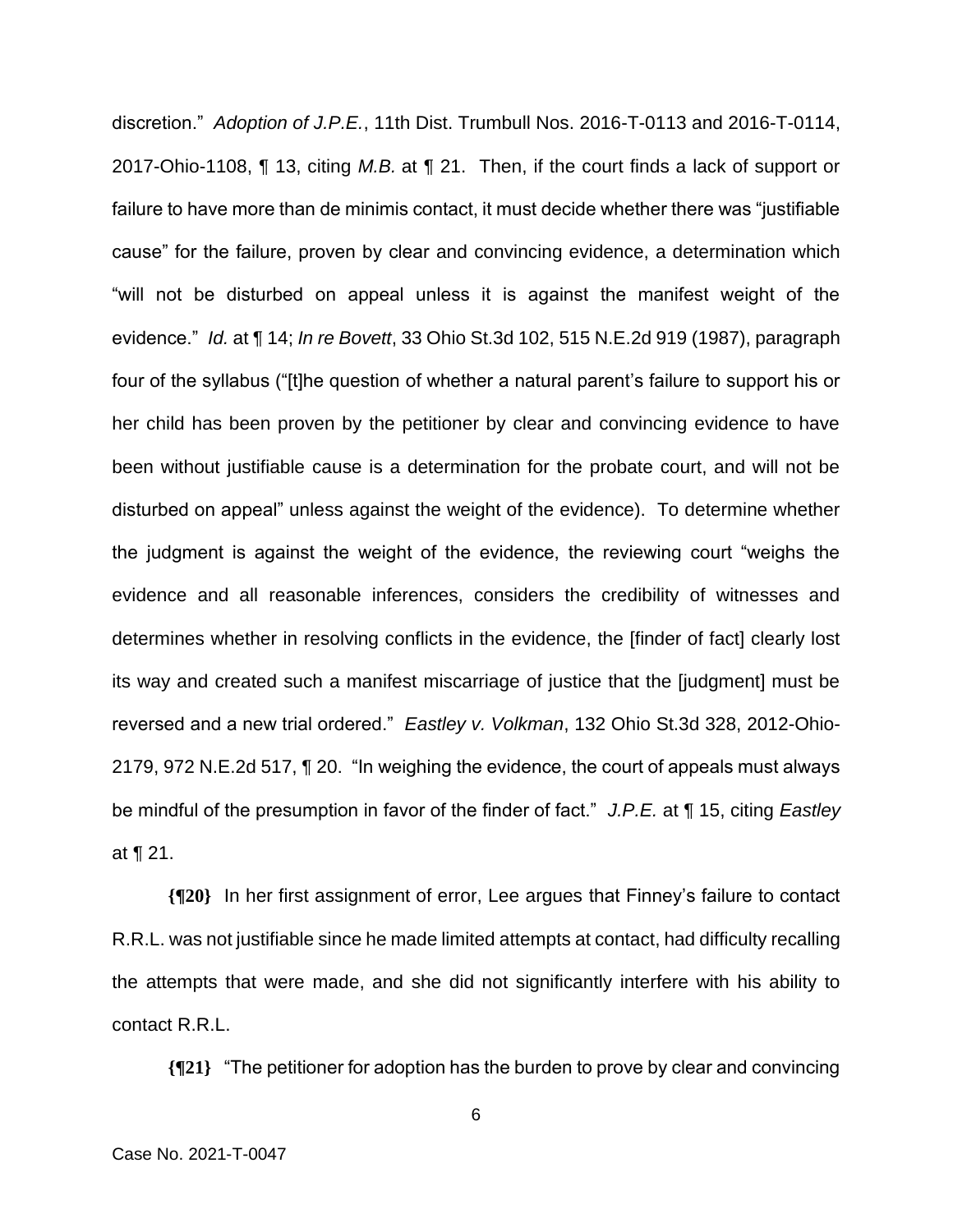evidence (1) that the natural parent failed to have more than de minimis contact \* \* \* for the requisite one-year period, and (2) that there was no justifiable cause for the failure." *J.P.E.* at ¶ 12; *Bovett* at paragraph one of the syllabus; *In re Holcomb*, 18 Ohio St.3d 361, 368, 481 N.E.2d 613 (1985). The Ohio Supreme Court has held that "[n]o burden is to be placed upon the non-consenting parent to prove that his failure to communicate was justifiable. The statute is not framed in terms of avoidance, but is drafted to require petitioner to establish each of his allegations, including failure of communication and lack of justifiable cause." *Holcomb* at 368. In applying this standard, this court has held that once the petitioner establishes by clear and convincing evidence a lack of communication in the year preceding the filing of the adoption petition, "'the burden shifts to the natural parent to show some justifiable reason for the failure.'" (Citations omitted.) *In re M.E.M.*, 11th Dist. Lake No. 2010-L-020, 2010-Ohio-4430, ¶ 23. However, "[a]lthough the natural parent must come forward with some facially justifiable reason for the failure, the petitioner bears the ultimate burden to prove the natural parent was without justifiable cause for the failure." *J.P.E.* at ¶ 12; *M.E.M.* at ¶ 23 ("[t]he burden of proof \* \* \* remains on the petitioner").

**{¶22}** There is no dispute that Finney did not have more than de minimis contact with R.R.L. in the year preceding the adoption. The lower court found, however, that the lack of contact was justifiable due to Lee's interference. We find this determination is supported by the evidence.

**{¶23}** Finney testified that he sent messages to Lee seeking contact with R.R.L. and was told that if he came to the house, the police would be called. According to Finney, when he saw Lee and R.R.L. at a Speedway and attempted to speak to Lee, she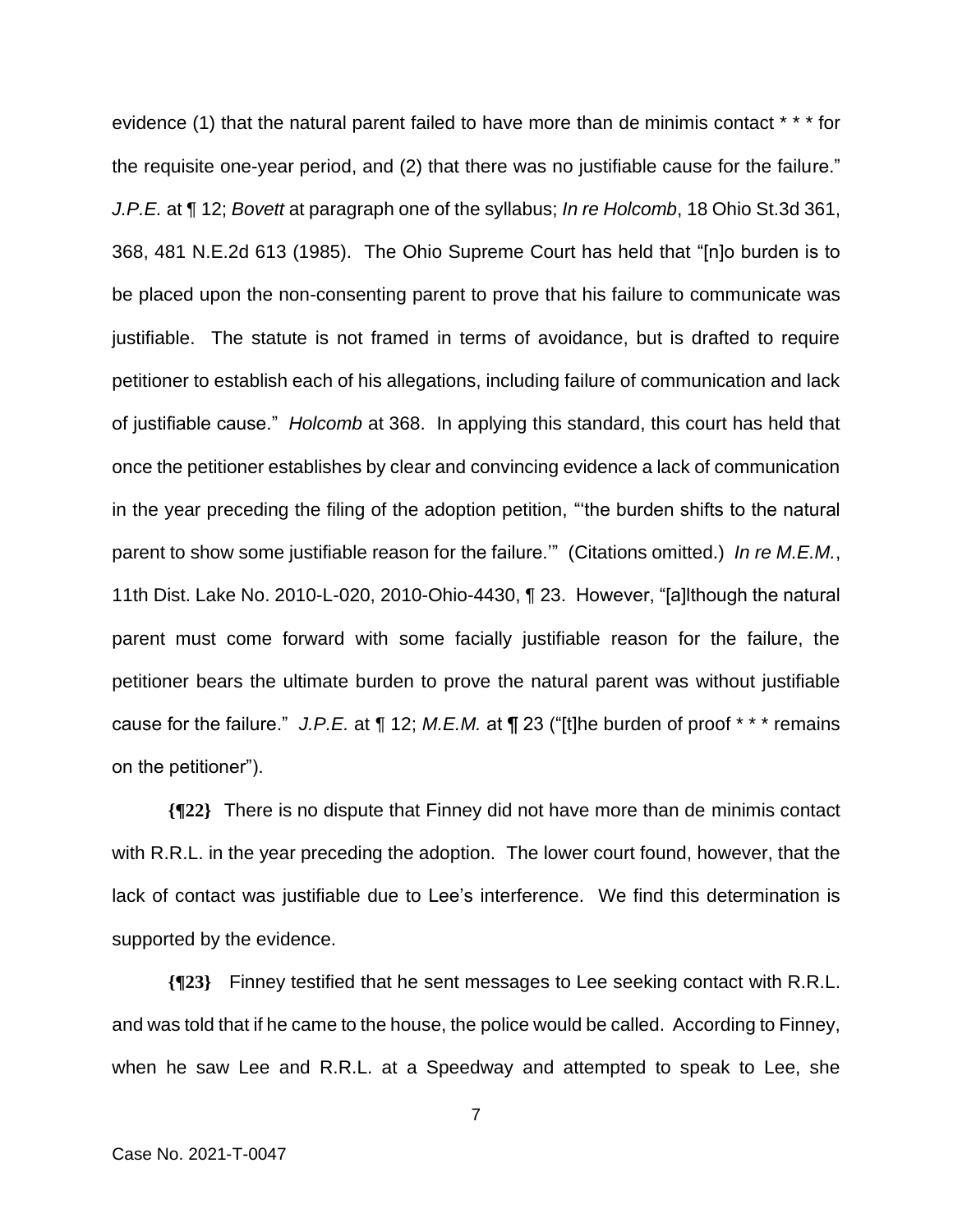immediately got into her car and quickly drove away. Popescu's and Miller's testimony similarly demonstrated that Lee had disallowed them to speak with R.R.L. when they interacted at the mall. Other relatives also testified that Lee had denied them contact and ignored their requests to visit or communicate with the child, further corroborating Finney's testimony. Justifiable cause for failure to communicate with a child is established when there is significant interference by the custodian of the child "with communication between the non-custodial parent and the child, or significant discouragement of such communication." *Holcomb* at paragraph three of the syllabus. Here, Lee significantly discouraged communication by preventing any contact or interaction with R.R.L. on multiple occasions, removing R.R.L. from the area when family members tried to interact with him, and threatening to get police involved if visits were attempted.

**{¶24}** Failure to communicate has been found justified when a parent had reason to believe efforts to communicate with the child would be fruitless. *Adoption of Johnson*, 12th Dist. Clinton No. CA92-11-023, 1993 WL 220240, \*3 (June 21, 1993) (where the mother refused or failed to respond to multiple requests for visitation, the court found it was "plausible" that the father "believed it would be futile to attempt communication with his daughter by mail where he anticipated it would be intercepted before she received it"); *also Adoption of C.S.*, 2d Dist. Montgomery Nos. 20557, et al., 2004-Ohio-5933, ¶ 26 (where the father had previously failed to allow the mother contact and the grandmother restricted telephone contact for a period of months, the mother's limited, unsuccessful attempts at contact were justified since "the trial court could have reasonably concluded that [the mother] believed her efforts would have been futile"). Although Finney did not attempt to communicate with R.R.L. or Lee during the one-year lookback period, this was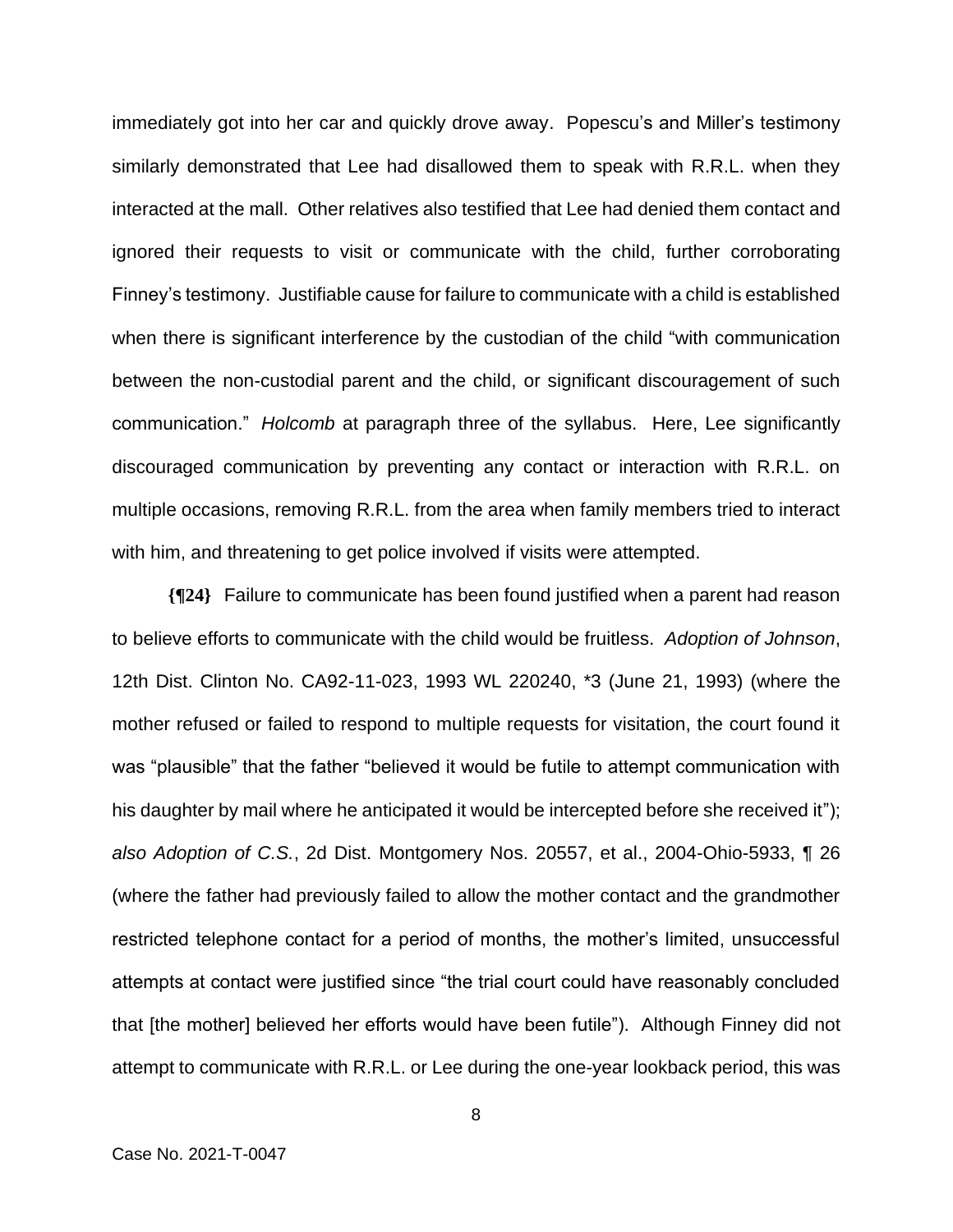due to Lee's conduct dating back several years which discouraged and prevented future contact. Courts "may examine any preceding events that may have a bearing on the parent's failure to communicate with the child, and the court is not restricted to focusing solely on events occurring during the statutory one-year period." *In re Adoption of I.M.M.*, 5th Dist. Ashland No. 16 COA 018, 2016-Ohio-5891, ¶ 29; *Johnson* at \*3.

**{¶25}** Lee's citation to *In re Adoptions of Doyle*, 11th Dist. Ashtabula Nos. 2003- A-0071 and 2003-A-0072, 2004-Ohio-4197, in support of her argument that Finney could have communicated with R.R.L. is unavailing. In *Doyle*, this court found that incarceration did not prevent communication attempts with the child through methods such as sending letters and cards. Here, the testimony established that Lee prevented communication attempts, which differs from the facts of *Doyle* where there was no such interference.

**{¶26}** Lee argues that there were conflicts in Finney's testimony regarding the exact attempts to contact her and statements regarding whether he was afraid of the police being called, thus rendering his testimony lacking in credibility. We do not find the court erred in assessing his credibility and determining his testimony was reliable. As to the significant issue here, whether Lee interfered with his ability to have contact with R.R.L., as addressed above, Finney's testimony was consistent with that of several other witnesses. While Lee contends that she was protecting R.R.L. by preventing contact with him, the record does not indicate that Finney posed a threat to R.R.L. such that it was appropriate to deny him all avenues of communication with his son.

**{¶27}** Finally, Lee argues that Finney could have taken additional steps to foster a relationship with R.R.L., such as initiating court proceedings for visitation. We emphasize, however, that "[t]he central question for the Court is not whether the natural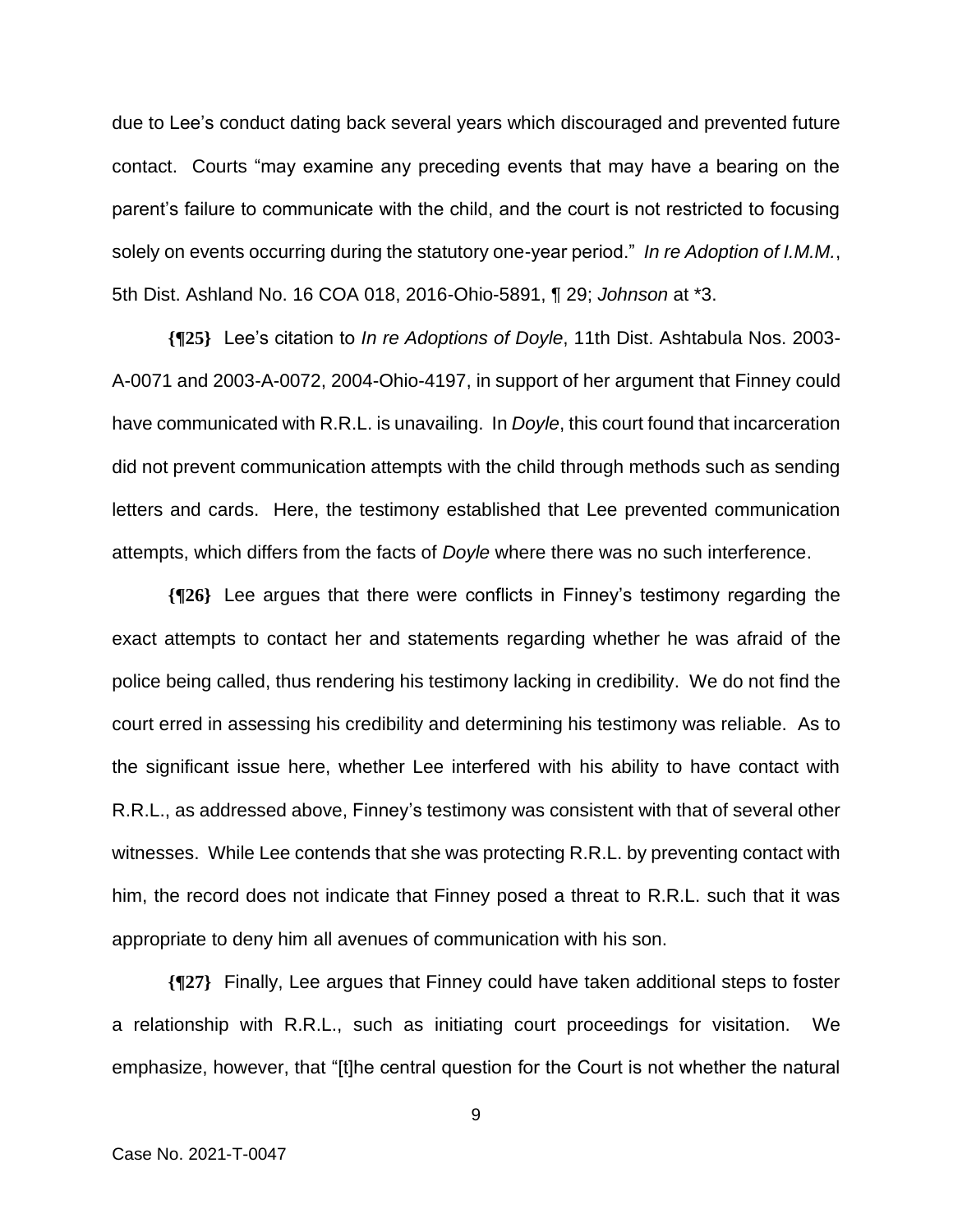father could have possibly done more to overcome the interference with visitation and communication, the central question is whether there was significant interference with visitation and communication." (Citation omitted.) *In re Adoption of J.K.C.*, 2017-Ohio-159, 77 N.E.3d 496, ¶ 48 (11th Dist.). "Where a custodial parent's substantial efforts have 'deprived the non-custodial parent of the opportunity of enjoying a meaningful relationship with his [or her] child \* \* \* the law should not further reward [the custodial parent's] discordant efforts by countenancing a termination of the non-custodian's parental rights in a non-consensual adoption proceeding.'" (Citation omitted.) *In re Adoption of A.L.S.*, 2018-Ohio-507, 106 N.E.3d 69, ¶ 23 (12th Dist.). We find the weight of the evidence supported the trial court's finding that the lack of contact was justifiable due to Lee's interference.

**{¶28}** The first assignment of error is without merit.

**{¶29}** In her second assignment of error, Lee argues that the trial court erred in determining that Finney paid child support consistent with the law and judicial decree for the preceding year, emphasizing that he paid only a portion of the support owed to her.

**{¶30}** "The plain text of R.C. 3107.07(A) instructs a trial court to determine whether a natural parent provided maintenance and support 'as required by law or judicial decree' for a period of at least one year immediately preceding the filing of the adoption petition." *In re Adoption of A.C.B.*, 159 Ohio St.3d 256, 2020-Ohio-629, 150 N.E.3d 82, ¶ 8.

**{¶31}** As an initial matter, we observe that the lower court's rationale for finding that Finney paid his full support obligation was based on its conclusion that he only owed support in the amount of \$42.02 per month, paid to Popescu, and far exceeded the total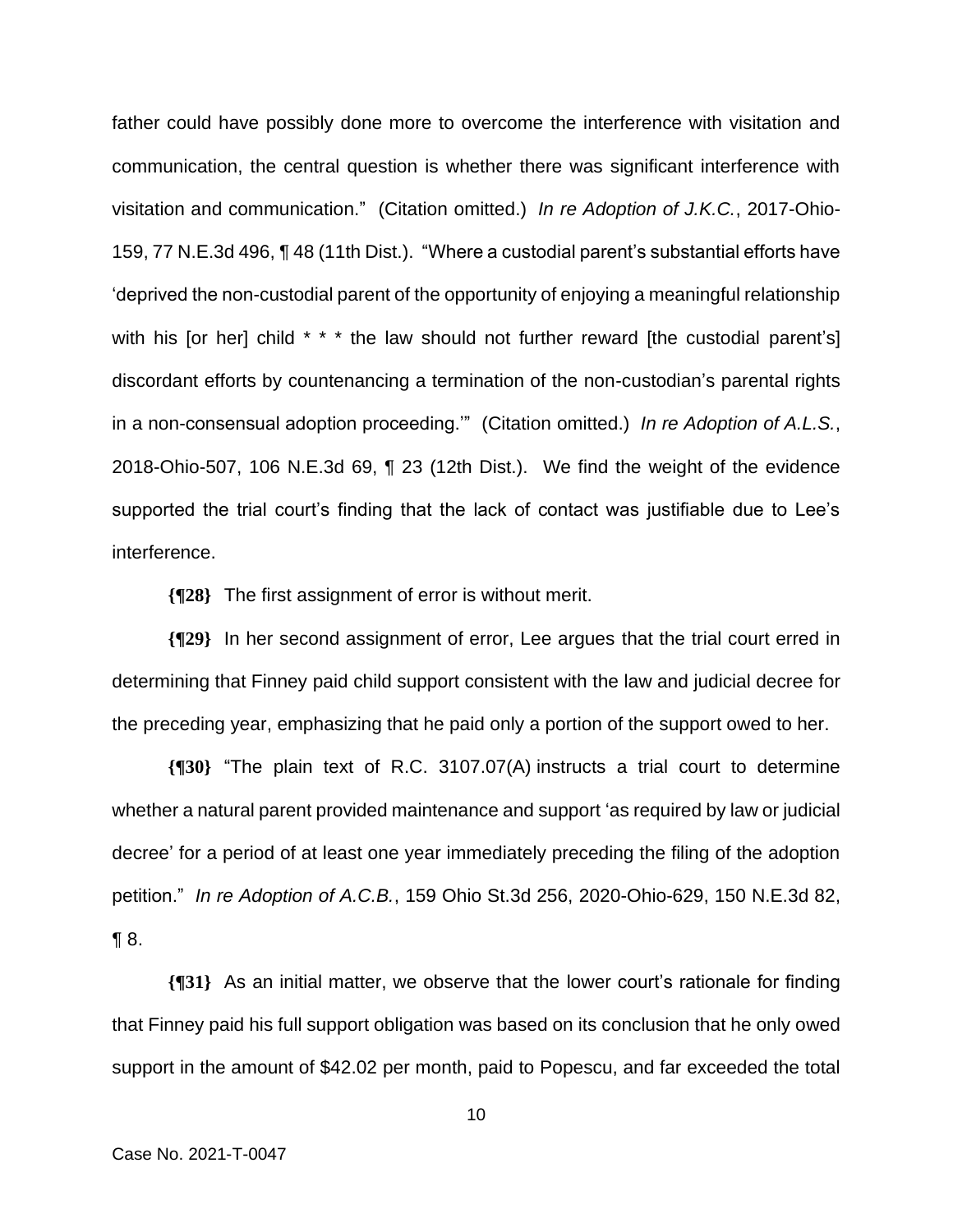amount due to overpayment in multiple months. However, this appears inconsistent with the evidence presented regarding the child support obligation. There are three documents in the record relating to the child support obligation. First, the September 28, 2018 judgment entry granting legal custody to Lee states that "any current child support orders are now redirected commencing July 1, 2018 to the current custodian," Lee. No further judicial order or entry is present in the record stating the amount of that obligation. Also present in the record is an April 19, 2021 Trumbull County Child Support Enforcement Agency "Payment History Report" with Finney as the obligor and Popescu as the obligee for the payment period of January 2020 through March 2021. The "monthly total obligation" is stated as \$42.02 for each month, with an arrears balance of \$6,670.35 as of January 2020. Since each payment made during that year decreased the arrearage amount, it appears the \$42.02 was a monthly arrearage payment. Pursuant to this report, the following payments were made in January 2020 through January 2021: April, \$9.00; May, \$277.02; June, \$1,425.47; July, \$38.86; August, \$24.42; October, \$17.46; November, \$36.86; December, \$32.98; and January 2021, \$32.98. Finally, there is a March 4, 2021 computer printout of a "Payment History Report" with Finney as the obligor and Lee as the obligee from the period of April 2019 through March 3, 2021. It does not show a "monthly support obligation" for each month but states at the top "Monthly Support, Child: \$206.00, Additional \$46.14, Total \$252.14." It then lists all payments made to the account. The following payments were made in January 2020 through January 2021: April, \$57.00; May, \$64.98; June, \$641.35; July, \$232.31, August, \$140.74; October \$104.67; November \$221.09; December, \$197.75; and January 2021, \$197.71.

**{¶32}** There does not appear to be a question that Finney paid more to Popescu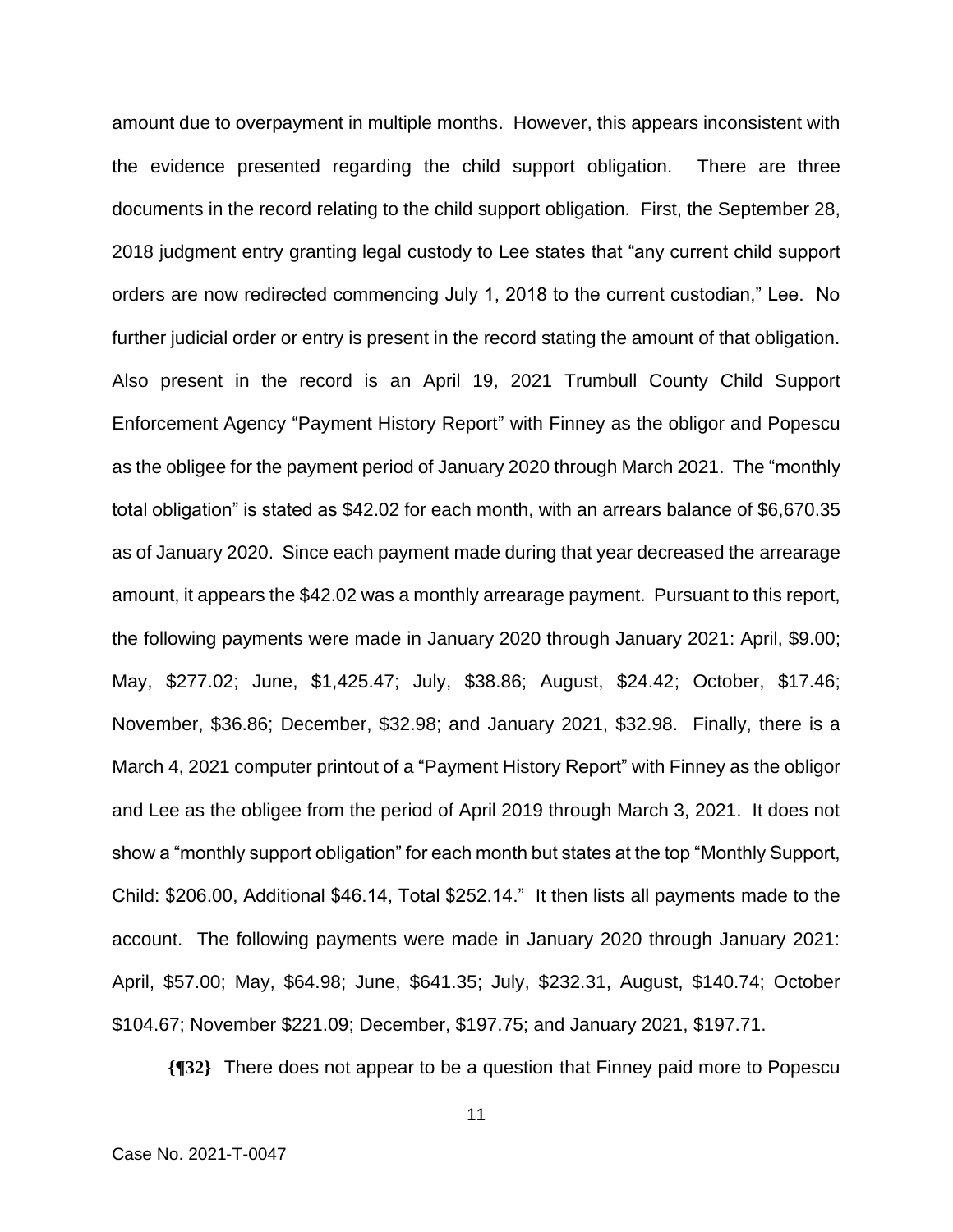than was required given the apparent \$42.02 monthly order, paying \$1,895.05 total when \$504.24 would be owed. The trial court, however, did not address child support as it relates to Lee except to state that "although the payments [of \$42.02] were not received by the Petitioner and were therefore not able to be used to provide for the maintenance and support of the minor, the failure of the funds to be delivered to the correct individual was not the fault of Raymond Finney." Lee's testimony, and the records presented including the judgment transferring the support order, show that Finney had a child support obligation to her as well, and, in fact, made payments to her child support account separate from those to Popescu's. According to the Payment History, \$1,857.60 was paid to Lee in the year preceding the filing of the adoption petition. Based on the evidence presented, it is not consistent with the record to find that the only support order owed was the \$42.02 monthly order to Popescu. Nonetheless, we do not find that the evidence supports a conclusion that Finney failed to pay support for the purposes of determining consent.

**{¶33}** Lee argues that, consistent with *A.C.B.*, 159 Ohio St.3d 256, 2020-Ohio-629, 150 N.E.3d 82, support was to be paid "as required by law or judicial decree" and Finney failed to do so when he did not pay each monthly payment to her in full. *A.C.B.* clearly rejects the argument that the "provision of *any* maintenance and support during the statutory one-year period is sufficient to preserve a natural parent's right to object to the adoption of their child" and emphasizes that the statute provides that support is to be paid "as required by law or judicial decree" for the one year period. *Id.* at ¶ 9-10. It does not, however, preclude a determination that Finney complied with the support obligation pursuant to R.C. 3107.07(A).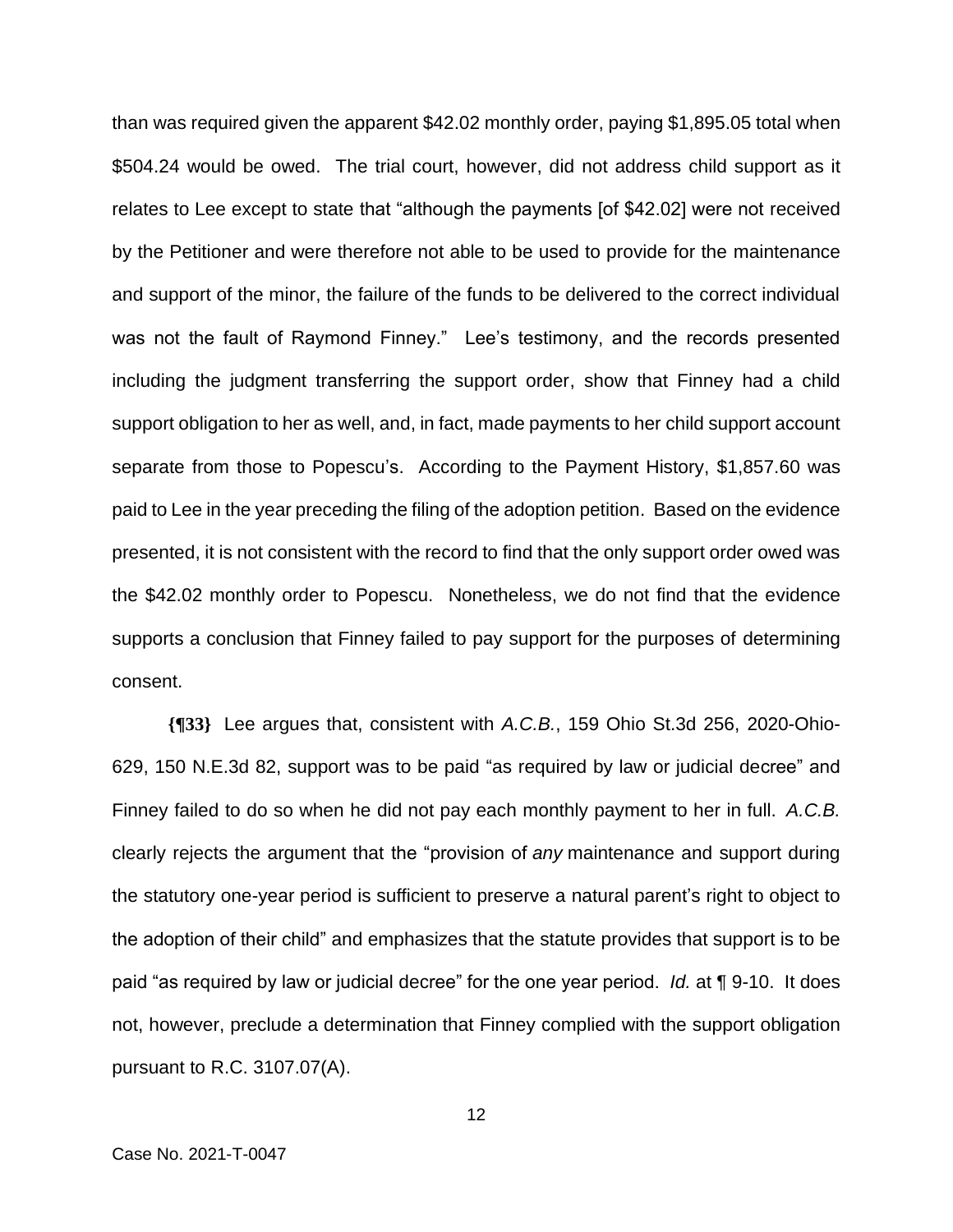**{¶34}** We initially emphasize that, as indicated above, there is no judicial decree in the record showing the exact amount of support ordered by the court. While there are testimony and records regarding payment histories, it is difficult to discern if the amount of support changed during the preceding year, particularly with Lee's records since the amount of support owed presumably was the order in place at the time the records were printed and may have changed over time. The burden is on the petitioner to demonstrate by clear and convincing evidence that the parent failed to support the child. *Bovett*, 33 Ohio St.3d 102, 515 N.E.2d 919, at paragraph one of the syllabus.

**{¶35}** Nonetheless, even presuming that the obligations owed are the amounts outlined above, Finney paid a total of \$3,752.65 in support and/or arrears to Popescu and Lee, which was more than his total obligation of \$3,529.92. This would be consistent with the amount of the obligation set forth by law or judicial decree.

**{¶36}** In *A.C.B.*, the court found consent was not required because payment of \$200 in the full year support period was not consistent with a judicial decree where \$4,420 in support was owed. *Id.* at ¶ 19. In cases applying *A.C.B.*, similar circumstances have existed. *See Matter of L.R.O.*, 2d Dist. Darke Nos. 2019-CA-19 and 2019-CA-20, 2020- Ohio-3200, ¶ 17 (consent was not required when the mother paid less than ten percent of the support obligation). Here, we have a very different set of circumstances, wherein Finney did not pay only a fraction of his support and instead paid an amount consistent with his apparent monthly obligations, although it was not distributed appropriately, was paid inconsistently across several months, and a large portion went to decrease his arrearage. We must emphasize that exceptions to the requirement for consent in adoptions must be strictly construed and that adoption cases "are all fact specific and turn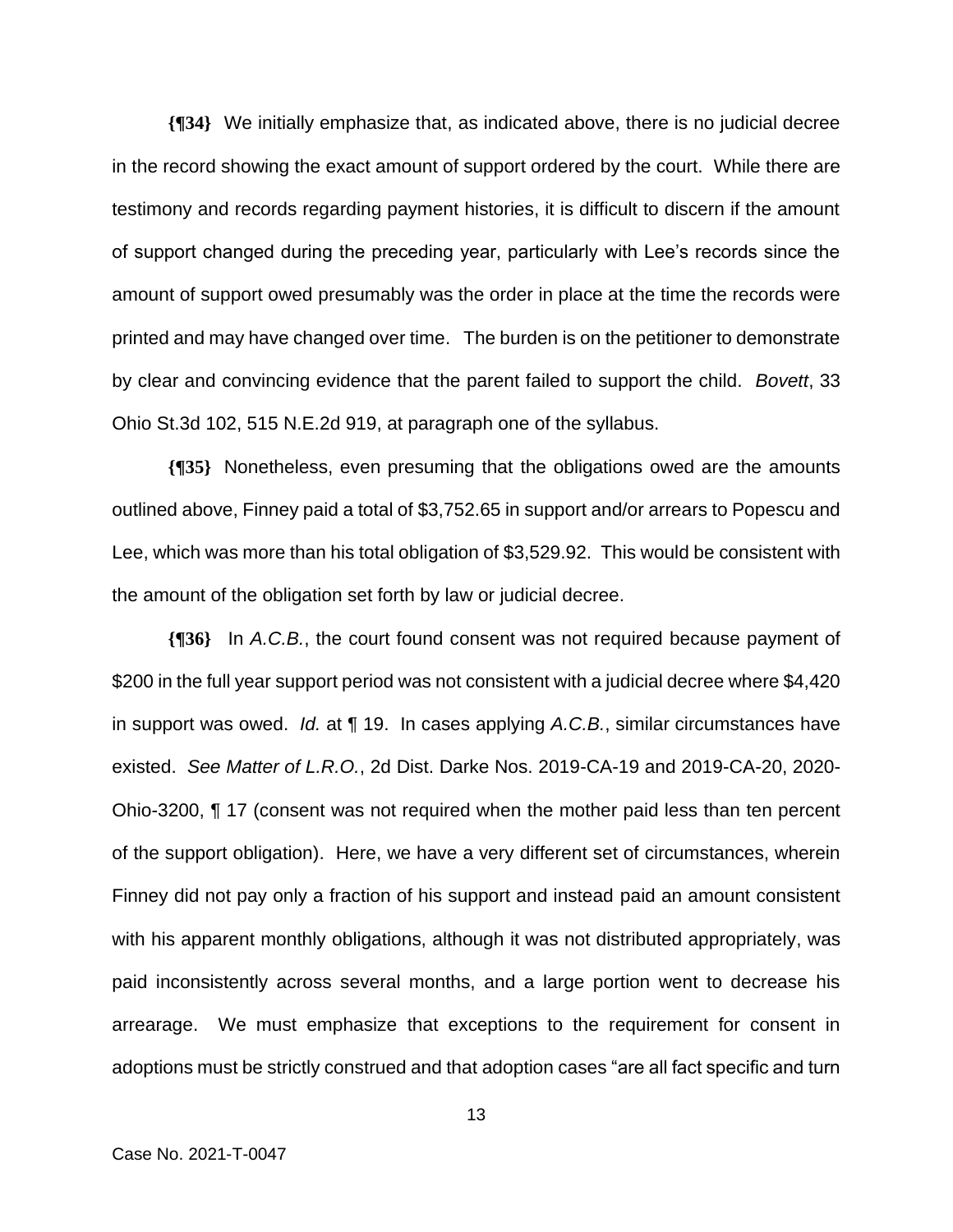on the particular facts and circumstances in each case." *In re Adoption of Lasky,* 2005- Ohio-1565, at ¶ 17; *In the Matter of the Adoption of Way*, 4th Dist. Washington No. 01CA23, 2002 WL 59629, \*6 (Jan. 9, 2002). Under these particular facts, we find that Finney's support payments constituted payment consistent with the law.

**{¶37}** While recognizing that the payment to Popescu was for arrearages and was not given to Lee to pay for present expenses, it evidences payment of obligations relating to R.R.L. and commitment to his support, which is consistent with the purpose of the statute relating to consent. This is not an instance where Finney shirked his responsibility to pay support. While he did miss some monthly payments during the one-year period, since the total support obligation amount was satisfied, we cannot find this justifies a determination that there was a lack of compliance with the law. This could lead to a result where a parent who missed one monthly payment but paid their total support obligation could lose their parental rights, an outcome which is unreasonable.

**{¶38}** Further, even taking into consideration that there may not be full compliance with court-ordered support since overpayment was made to Popescu rather than full payment to Lee, this does not change the outcome. As the Ohio Supreme Court emphasized in *A.C.B.*, where there is a failure to comply with the judicial support decree, it must also be established that the failure to provide support was without justifiable cause, which "ordinarily will not be an easy showing to make" given the clear and convincing standard. 159 Ohio St.3d 256, 2020-Ohio-629, 150 N.E.3d 82, at ¶ 17. Here, taking into consideration that the total amount paid by Finney exceeded the aggregate monthly obligations, while it may not have all been paid to Lee, the failure to comply with the order is justifiable as it was more of a technical failure than an intended lack of support. Given